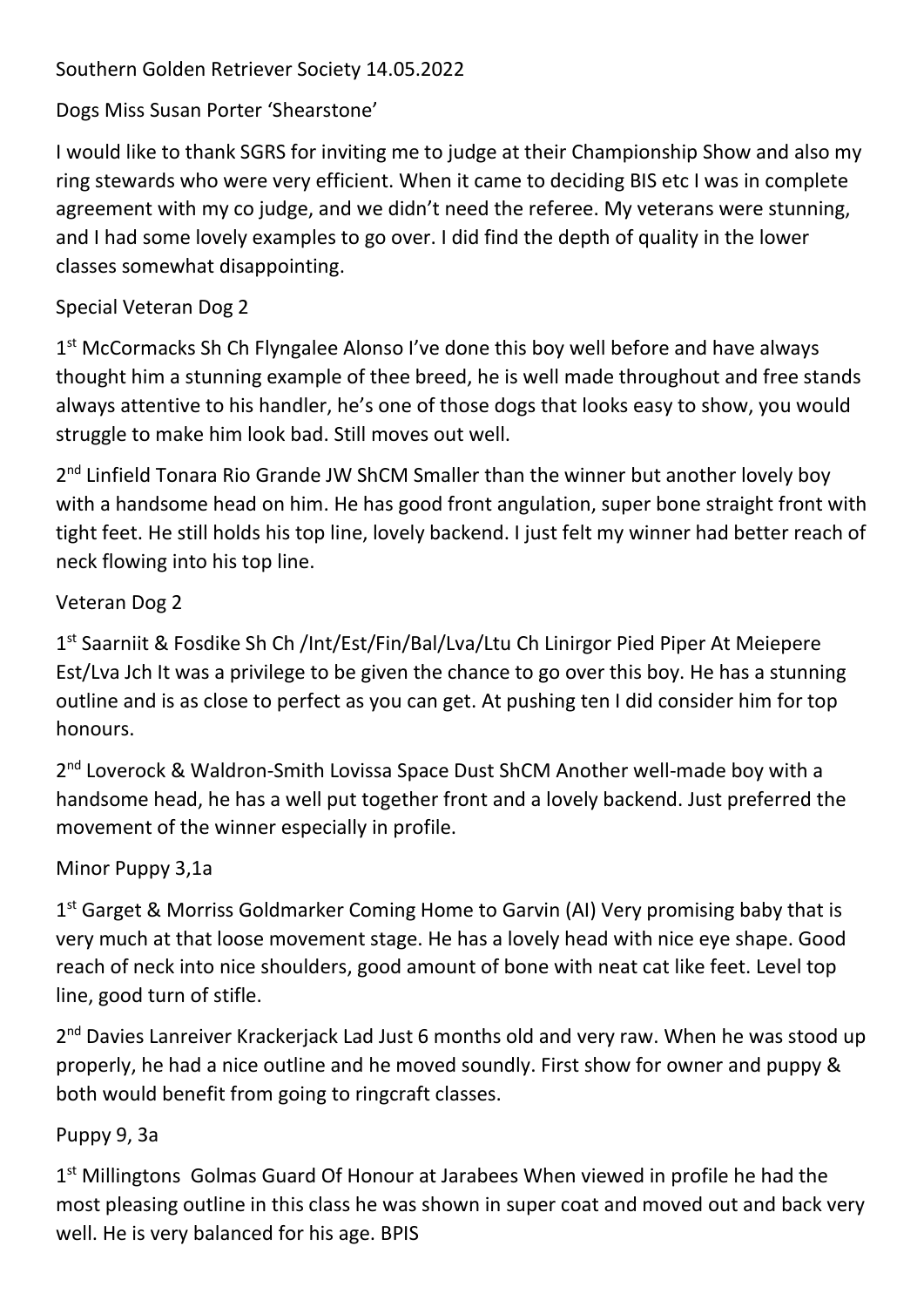2<sup>nd</sup> Kipps Wheatcroft Rainbow Another lovely puppy that has a balanced outline. He has the darkest of pigment super reach of neck into a well-made front, level top line and nice turn of stifle. Just preferred the movement of one today.

3<sup>rd</sup> Taylors Pandreft Rock Steady

# Junior 6

1<sup>st</sup> Haines Leighsham Tullamore JW This class was headed by 2 super juniors. The winner was handled and presented to perfection. He has a lovely head with dark eye. Good reach of neck that flowed into his top line. He has good upper arm with corresponding layback and elbows close fitting. Good bone and feet straight front. Deep chest short coupled with a level top line and tailset.

2<sup>nd</sup> Munceys Kennelridge Captain Tom This boy has a stronger head than one but it's still attractive. He had a lovely flow of neck into a level top line. He has good front and rear angles. Really like him but he just acted a fool on the final out and back which is why he ended up second. He came back into the next class and was much more settled.

3<sup>rd</sup> Taylors Pandreft Rock Steady

# Yearling 9

1<sup>st</sup> Kellys Ramchaine You Spin Me Right Round In Zenevieva (IKC) JW Wish this young man was mine. He has a balanced head with gentle expression, lovely reach of neck into well made front. Nice amount of bone, straight front legs with tight feet. Elbows that fit close, deep chest, short coupled. Dead level top line that he holds so well on the move. Super turn of stifle with a good width to it. Really strides out with purpose and showed no signs of flagging. CC & RBIS

2<sup>nd</sup> Munceys Kennelridge Captain Tom

3<sup>rd</sup> Carters Kadaka Kauldrun JW

Maiden Dog 7,2a

1<sup>st</sup> Millingtons Golmas Guard Of Honour at Jarabees

2<sup>nd</sup> Taylors Pandreft Rock Steady Really promising young man, very balanced front and rear end angles he moved out really well. He wasn't in the best of coats today.

3rd Williams Berrymeade Kilternan Of Busheyhall

Novice Dog 10,2a

1<sup>st</sup> Millingtons Golmas Guard Of Honour at Jarabees

2<sup>nd</sup> Collis & Tregaskis Rendez Vous Avec Steval Du Bois De La Rayere (Imp Fra) My reserve place in Yearling, nicely put together he has it all there, but he is at that rather in between stage and will no doubt look better with maturity. He moved really well.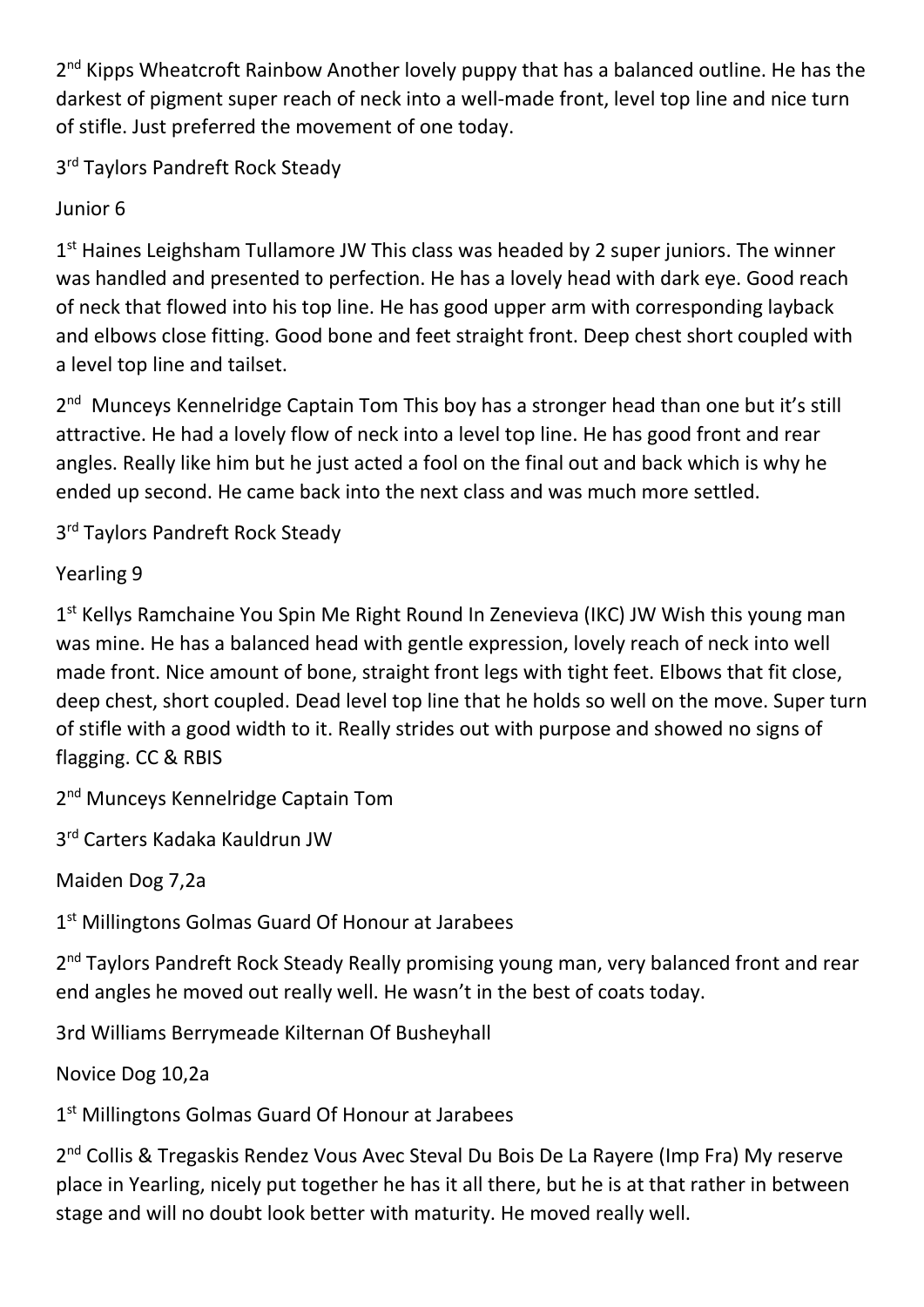3<sup>rd</sup> Kipps Wheatcroft Rainbow

Undergraduate 5, 1a

1<sup>st</sup> Johnsons Palton Party On Dude At Niallgold This boy looks very nice when stacked up but he is a nightmare on the move, gave his runner a hard time. He won this class on his overall maturity.

2<sup>nd</sup> Williams Eveninghill Detroit Red He has a lovely outline with nice angles front and back, but he is very much a baby & looked immature against the winner. He did look lovely in profile movement.

3<sup>rd</sup> Kipps Wheatcroft Rainbow

Graduate 6,1a

 $1<sup>st</sup>$  Foreman Ambersun Heart And Soul Lovely head with a dark eye, good reach of neck into well laid shoulders, good forechest on him. Deep body with elbows close fitting. Level top line. Super turn of stifle that had plenty of width on it. Shown in super coat with lovely waves that enhance. His tail never stops wagging and is so happy standing and on the move.

2<sup>nd</sup> Maynards Chinnordale Grand Finale Lovely dark golden boy with lovely head, super reach of neck. Super angles front and back, held his top line both standing and moving. Wish my first had his length of leg but lost out on the complete picture.

3rd O'Gorman Berrymeade Moscow Mule

# Post Graduate 8,3a

1<sup>st</sup> McGeoch Nedlezah Lochlea, I can't remember seeing this boy before, but he is lovely. He has a nicely proportioned head with well-shaped eye that gives a soft melting expression. He had a lovely flow of neck into well-made front. Level top line, deep chest, short in the loin. Super turn of stifle. Straight front and rear. Moved well in his class, but unfortunatley just gave up in the challenge in the larger ring, maybe the heat got to him, I was so disappointed.

2<sup>nd</sup> Smiths Thornywait Iluminati At GoldMarker He's a well-made boy with a strong masculine head that's well proportioned, in good coat and turned out well but was giving his handler a hard time on the move.

3rd Wallingtons Wynrita School Daze

Minor Limit 5,1a

1<sup>st</sup> Kinchella Honeymill Elder Warrior Liked his size and type, intelligent head with dark eye. Good reach of neck. Good upper arm and lay back of shoulder. Straight front with tight cat like feet. Level top line. Nice turn of stifle. Stands himself four square. Moves out well.